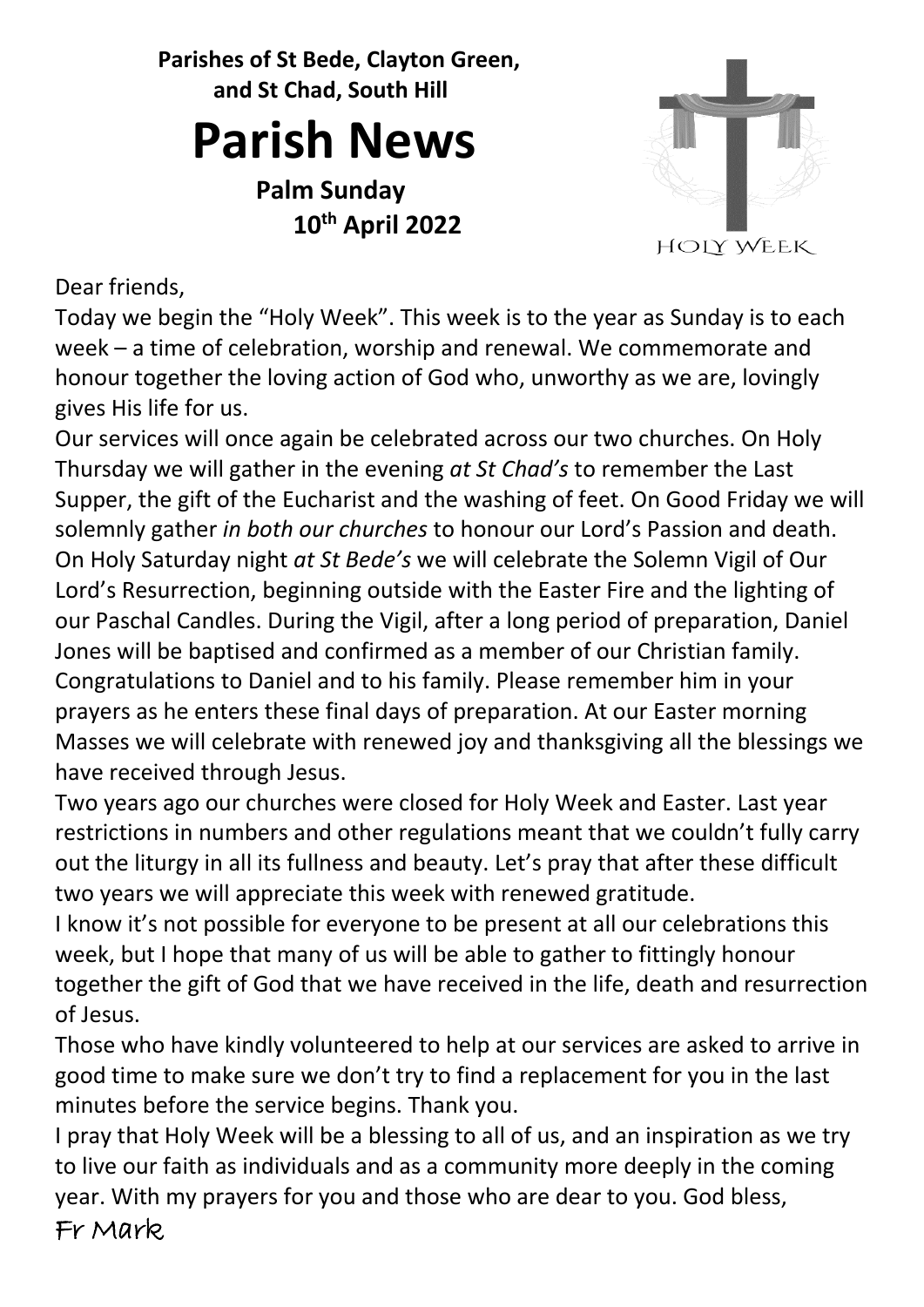**Holy Communion at Home.** If any of our parishioners are not able to attend Mass, please let us know. It may be possible to arrange for you to receive Holy Communion at home each week. Please ring Fr Mark on 01257 460154 if you would like to request Holy Communion at home.

**If any of our Special Ministers of Holy Communion** are able to take Holy Communion to one of the Nursing homes in St Bede's parish, please let us know. Thank you.

## **St Chad's Craft Group**

We meet **every Tuesday** from 1.30pm to 3.30pm in St Chad's Parish Centre. Everyone is welcome, no skills required. We are a self-help group from beginners to experienced crafters who pass on their skills.

**We are hoping to start "Little Church" again at St Chad's.** If you would like to help our children learn more about their faith, please get in touch. You will work as part of a team and will only have to help once a month. Volunteers need to have a parish DBS check. Please let Fr Mark know if you are able to help. If anyone would like to volunteer to be part of our **Little Church team at St Bede's** please get in touch. A few more people to help would be very welcome. Thank you.

**St Chad's Choir** are looking to recruit a few new members as our numbers have reduced over the past few years. If you would like to join, as a singer or musician, please make your way up the stairs at the back of church to the choir loft before the Sunday Mass where you will be made very welcome.

**Live Simply.** With the help of CAFOD we are going to look at how our two parish communities can better support those struggling both in our community and abroad, how we can take better care of the world God has given us, and how we can deepen our appreciation of God's gifts in our daily lives. Much of this will build on the many good things that are already being done in our parishes. **Our next meeting will be at St Chad's Parish Centre on Monday 25th April at 7pm.** Everyone who is interested in volunteering or just learning more about the Live Simply scheme is very welcome to come along. Tea and coffee will be served from 6.45pm.

**Thanks for your generosity to our Lenten Appeals.**

We raised £1,187.27 at St Bede's and £695.50 at St Chad's for Ukraine, and £523.25 at St Bede's and at £201.56 St Chad's for the CAFOD Fast Day appeal.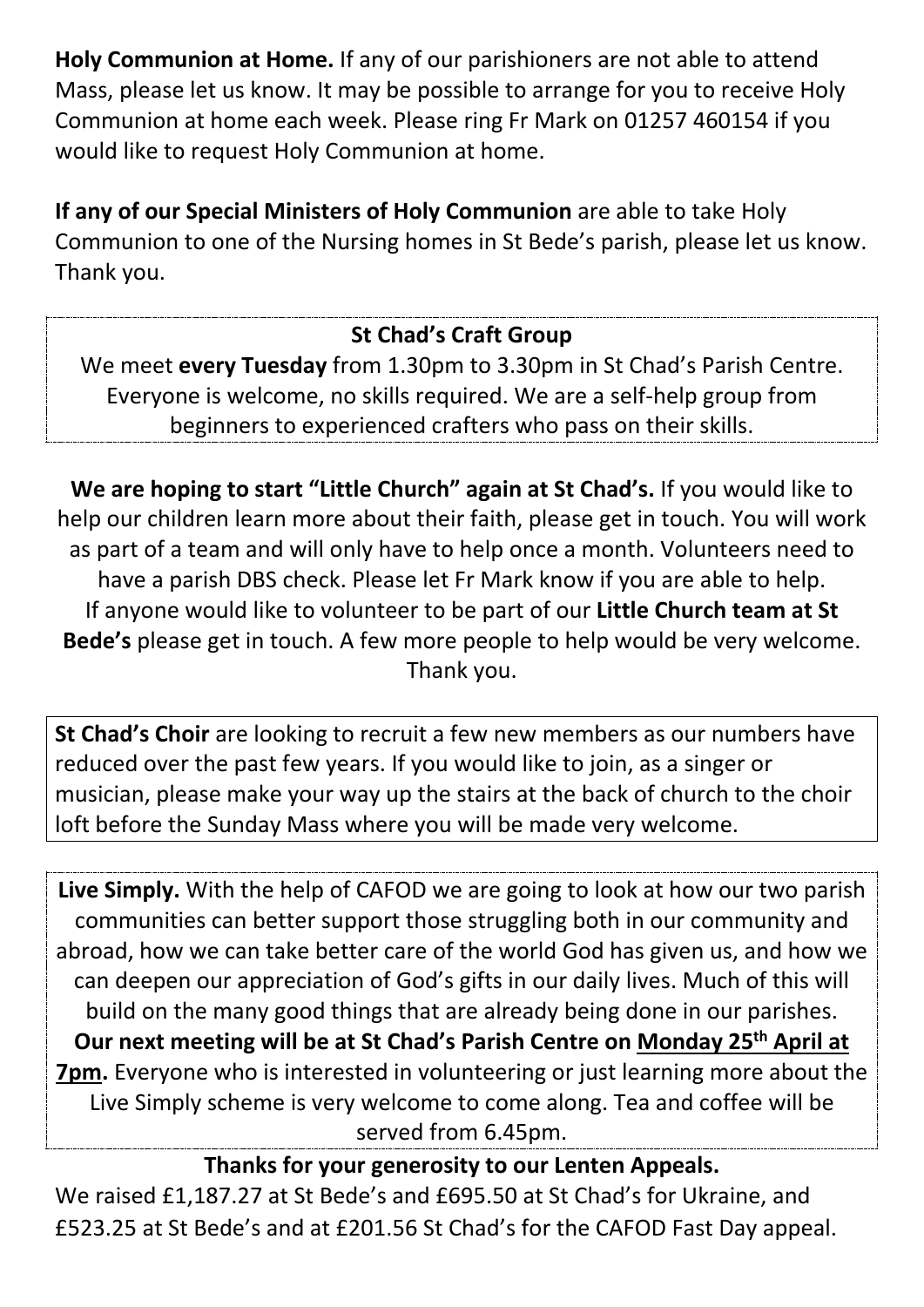**For ideas to support your child to pray at home this weekend**  please visit<https://cafod.org.uk/Education/Children-s-liturgy> Copies of the pictures for this Sunday are available at the back of church.

**Misso APF Booklets** are available for the back of both churches, for all the Mill Hill Red Box holders and any other parishioners who would like to take one.

**The Feast of Divine Mercy. Sunday 24th April 2022** at St. Mary's, Leyland. Arrivals from 2.30pm. Commencing with prayer at 3pm, Exposition of the Blessed Sacrament, Reconciliation, Healing, Benediction and Holy Mass at 5pm. All are welcome. Copies of the Novena of prayer in preparation for the feast are available at the back of church.

 If you would like to celebrate the Sacrament of Reconciliation before Easter, please let Fr Mark know on 01257 460154. We aren't able to use the confessionals yet but we can arrange to meet at a time convenient for you.

**Please pray for our sick and housebound parishioners** Syd Newton, George Morris, Peter Deacon, Amy Greenhalgh, Margaret Gray, Thomas Hesse, Ray Briant, Eileen Farnworth, Robert Rainford, Brenda Wrightson, Maria Reynolds, Eileen Ainscough, Tony Miller, Tony Morris, Elizabeth Cook, Helen Witte, Gabrielle Myerscough, Connie Foy, Katherine Yates, Marie Coleman, Anna Howard, Jenny Campbell, Hazel Melling, Virginia Hayton-Weed, Lawrence Eccles, Maggie Walker, Mary Hiccox and the residents of Highcliffe, Greenways, Brookside, Meadow Bank Nursing Homes and Brookhaven.

**We offer a warm welcome** to Jude Phillipson who will be baptised at St Chad's this weekend.

**St Bede's Church.** 598, Preston Road, Clayton-le-Woods. PR6 7EB **St Chad's Church.** 237, Town Lane, Whittle-le-Woods. PR6 8AJ. Parish Websites [www.stbedesclaytongreen.co.uk](http://www.stbedesclaytongreen.co.uk/) and [www.stchads-southhill.org](http://www.stchads-southhill.org/) **Facebook page** Look for "Parishes of St Chad and St Bede" Masses are streamed several times each week on this page. **E-mail:** [stbedesclaytongreen@rcaol.org.uk](mailto:stbedesclaytongreen@rcaol.org.uk) or [stchad.chorley@rcaol.org.uk](mailto:stchad.chorley@rcaol.org.uk) **St Bede's Parish Office 01772 335209 The office is open this week on Monday 9-3pm,Tuesday 10-5pm, and Thursday 10-3pm**  Parish Priest: Fr. Mark Beattie. Telephone 01257 460154 Deacon: Rev Simon Gilbertson